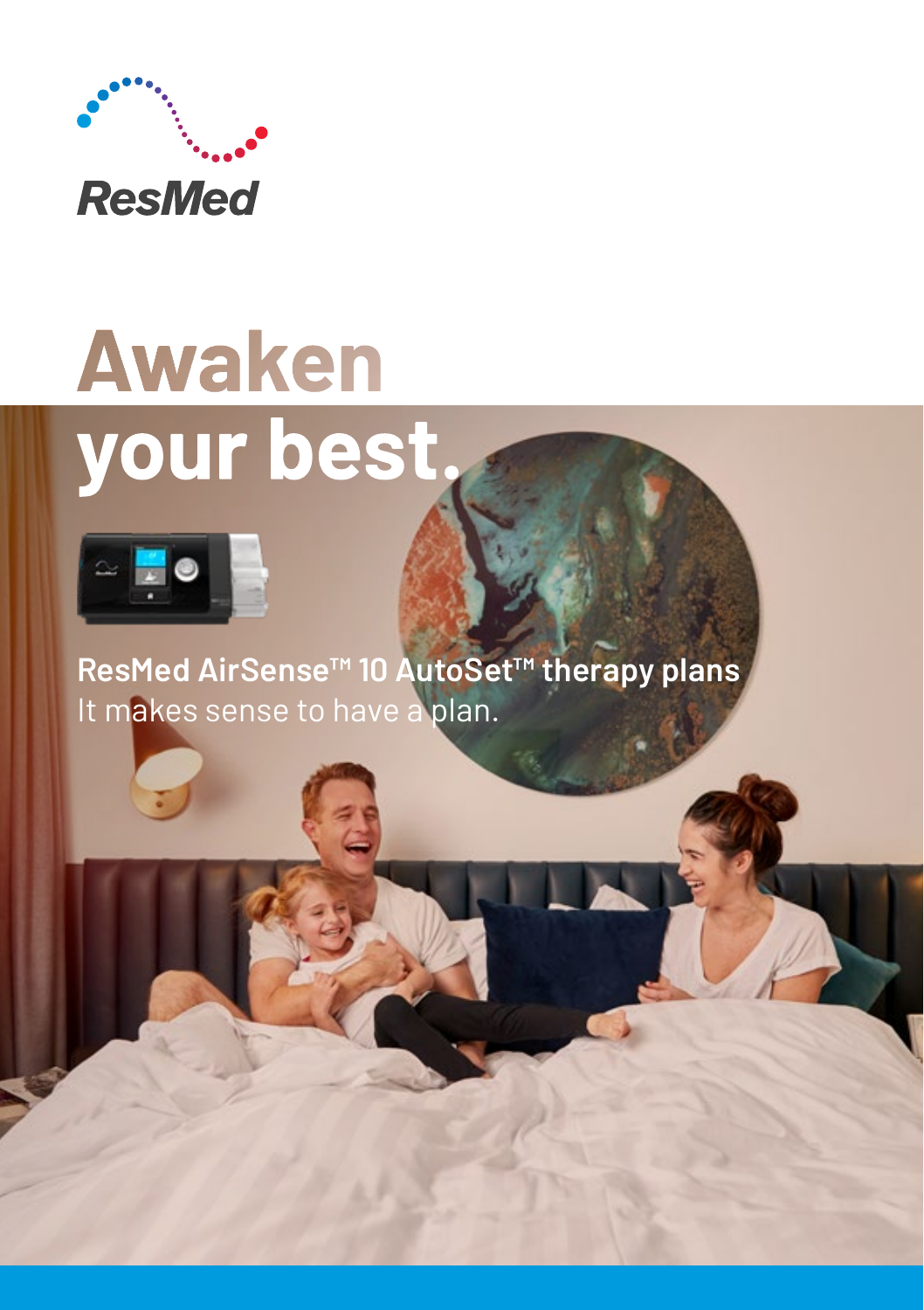# Sleep therapy made easy

ResMed understands that caring for your mask and equipment can be timeconsuming, confusing and can come with unexpected costs. Our range of therapy plans is designed to make payments more manageable and better match your lifestyle needs.

- $\vee$  The latest gear for optimal therapy delivered to your door
- $\vee$  Up to 5 years warranty on your device\*
- sleepvantage™ membership and exclusive support\*
- $\checkmark$  Easy fixed weekly payments over 36 months
- myAir™ app available for therapy tracking and coaching\*\*

# About AirSense 10 AutoSet

Featuring ResMed's latest technology, AirSense 10 Autoset or AirSense 10 AutoSet for Her offers you a new beginning in great sleep. As ResMed's premium auto-adjusting pressure devices, they feature our best technologies, including:

- Built-in wireless connectivity\*\* for access to remote support
- Built-in HumidAir™ heated humidifier with Climate Control to maximise comfort and ease-of-use
- ClimateLineAir™ heated tube helps deliver warm, humidified air
- AutoRamp™ with sleep onset detection makes the beginning of each therapy session more comfortable
- AutoSet Response feature regulates pressure for extra comfort
- Central sleep apnea (CSA) and Cheyne-Stokes respiration (CSR) detection
- Expiratory pressure relief (EPR™) reduces pressure during exhalation.

\*sleepvantage membership required. Members receive an extra 3 years warranty in addition to the 2-year manufacturer's warranty.

\*\*Wireless communication depends on network availability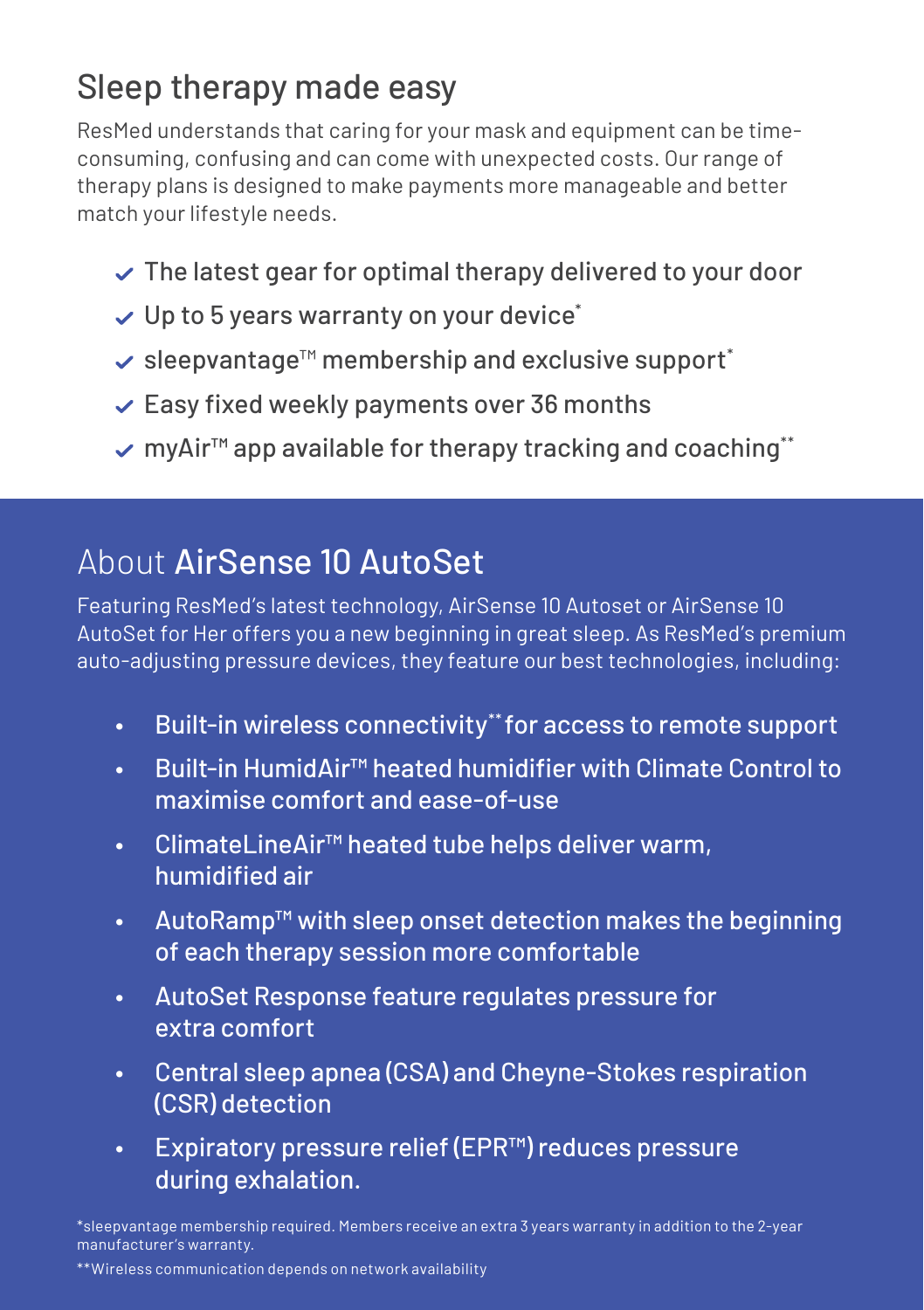# AirSense 10 AutoSet therapy plans

Our therapy plans are designed to ensure you always have the latest products and support you need for ongoing therapy success – right from the very first night.



#### Join myAir for extra support

myAir is ResMed's online support program that helps keep you engaged and motivated on your therapy journey. You can register for myAir at **myair.resmed.com**  or download the **myAir for Air10™ by ResMed app on your smartphone.**



## Our Sleep-on-it Promise

Our therapy plans aren't only hassle-free, but they're worry-free too. With our Sleep-on-it Promise, you can sign up to a plan and take the gear home to try for up to 30 days. If you're not completely satisfied, you can return it and cancel your plan. Terms and conditions apply. See in store for details.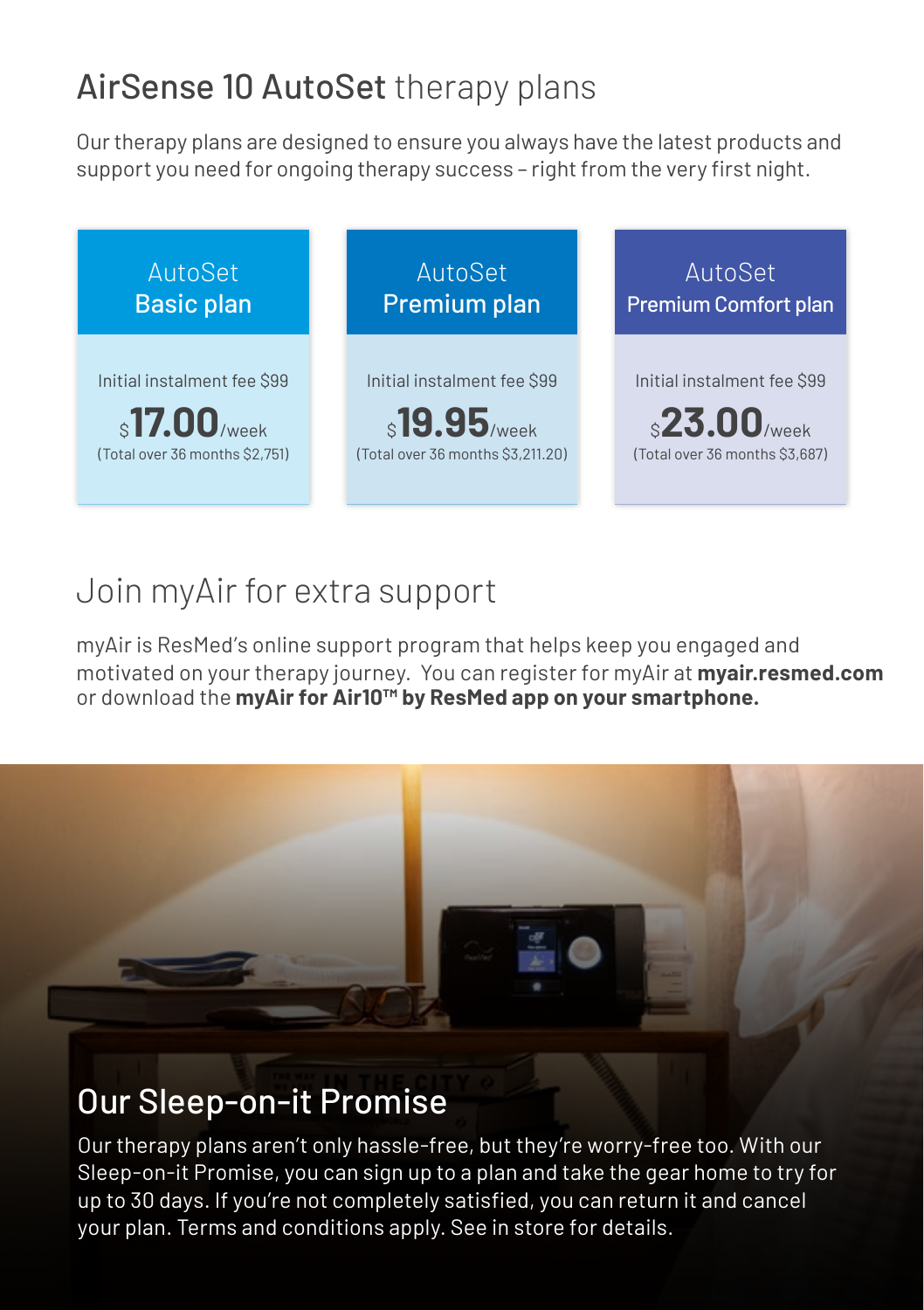# AirSense 10 AutoSet therapy plans

Our AirSense 10 AutoSet therapy plans are designed to make your therapy experience as seamless as possible. The table below describes what items you can expect to receive in each plan and how often you'll receive them.

|                                        | AutoSet Basic                                                     |
|----------------------------------------|-------------------------------------------------------------------|
| AirSense 10 AutoSet or AutoSet for Her | $\blacktriangledown$                                              |
| AirFit™ mask                           |                                                                   |
| AirTouch™ mask                         |                                                                   |
| AirTouch cushion                       |                                                                   |
| Mask headgear                          |                                                                   |
| Mask cushion                           |                                                                   |
| AirSense 10 filters                    | 6                                                                 |
| CPAP wipes tub                         |                                                                   |
|                                        |                                                                   |
| AirTouch cushion                       |                                                                   |
| Mask headgear                          |                                                                   |
| CPAP wipes tub                         |                                                                   |
| AirFit mask                            | $\checkmark$                                                      |
| Mask headgear                          |                                                                   |
| AirTouch mask                          |                                                                   |
| AirTouch cushion                       |                                                                   |
| AirSense 10 filters                    | 6                                                                 |
|                                        |                                                                   |
| CPAP wipes tub                         |                                                                   |
| Mask cushion                           |                                                                   |
| AirTouch cushion                       |                                                                   |
| Mask headgear                          |                                                                   |
| ClimateLineAir tubing                  |                                                                   |
| HumidAir humidifier tub                |                                                                   |
| CPAP wipes tub                         |                                                                   |
|                                        | All this value for \$17.00/week<br>(Total over 36 months \$2.751) |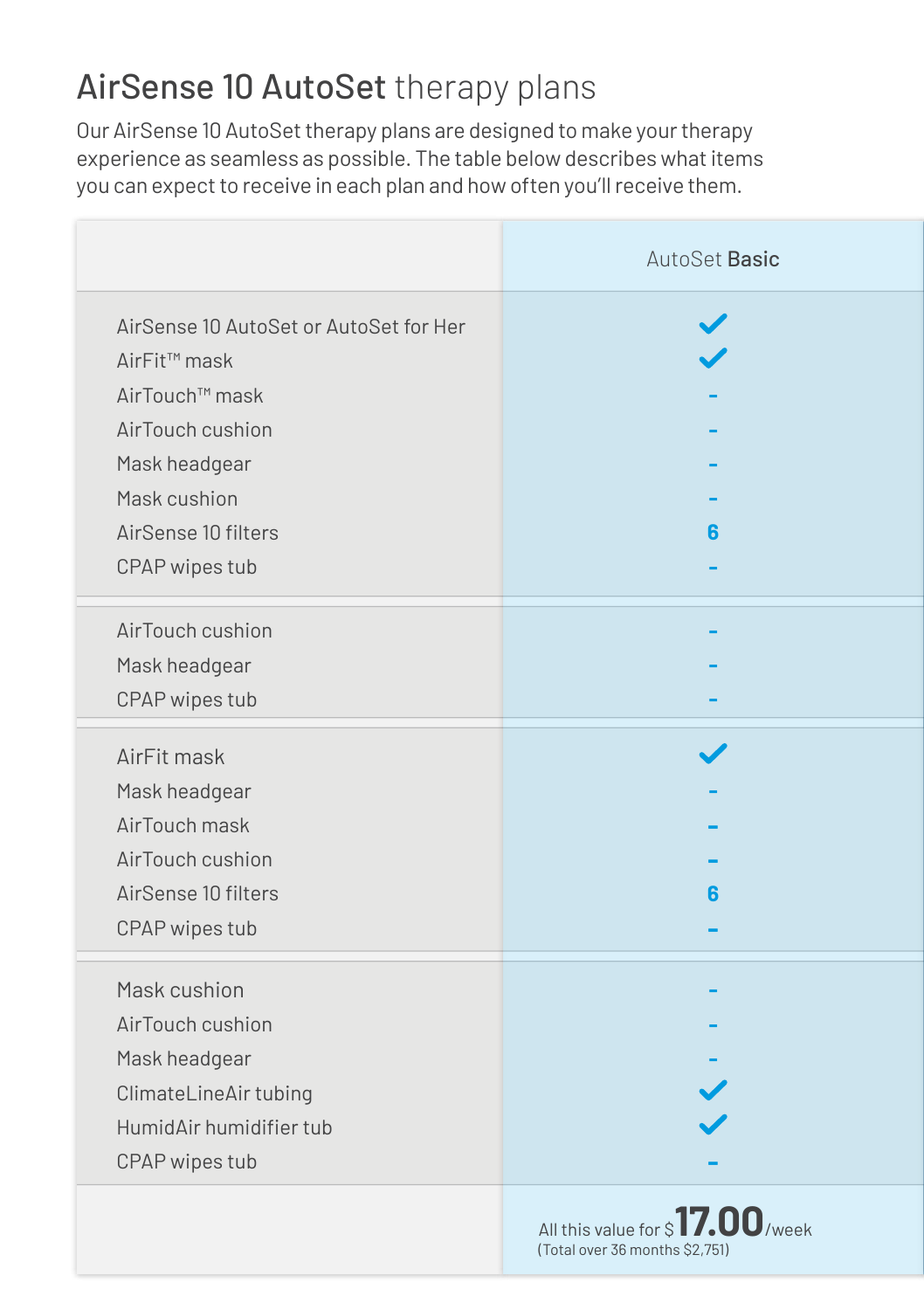|                | AutoSet Premium Comfort                                           | AutoSet Premium                                                      |
|----------------|-------------------------------------------------------------------|----------------------------------------------------------------------|
| Starter pack   | $\overline{\mathbf{2}}$<br>6<br>$\overline{2}$                    | 6<br>$6\phantom{a}$                                                  |
| 3 months       | $\overline{9}$<br>1<br>4                                          |                                                                      |
| 12 & 24 months | 5<br>$6\phantom{1}6$<br>$\overline{3}$                            | $\blacktriangledown$<br>$6\phantom{a}$<br>$6\phantom{a}$             |
| 18 & 30 months | $6\phantom{1}6$<br>$\overline{3}$                                 | $\mathbf{I}$                                                         |
|                | All this value for \$23.00/week<br>(Total over 36 months \$3,687) | All this value for \$19.95/week<br>(Total over 36 months \$3,211.20) |